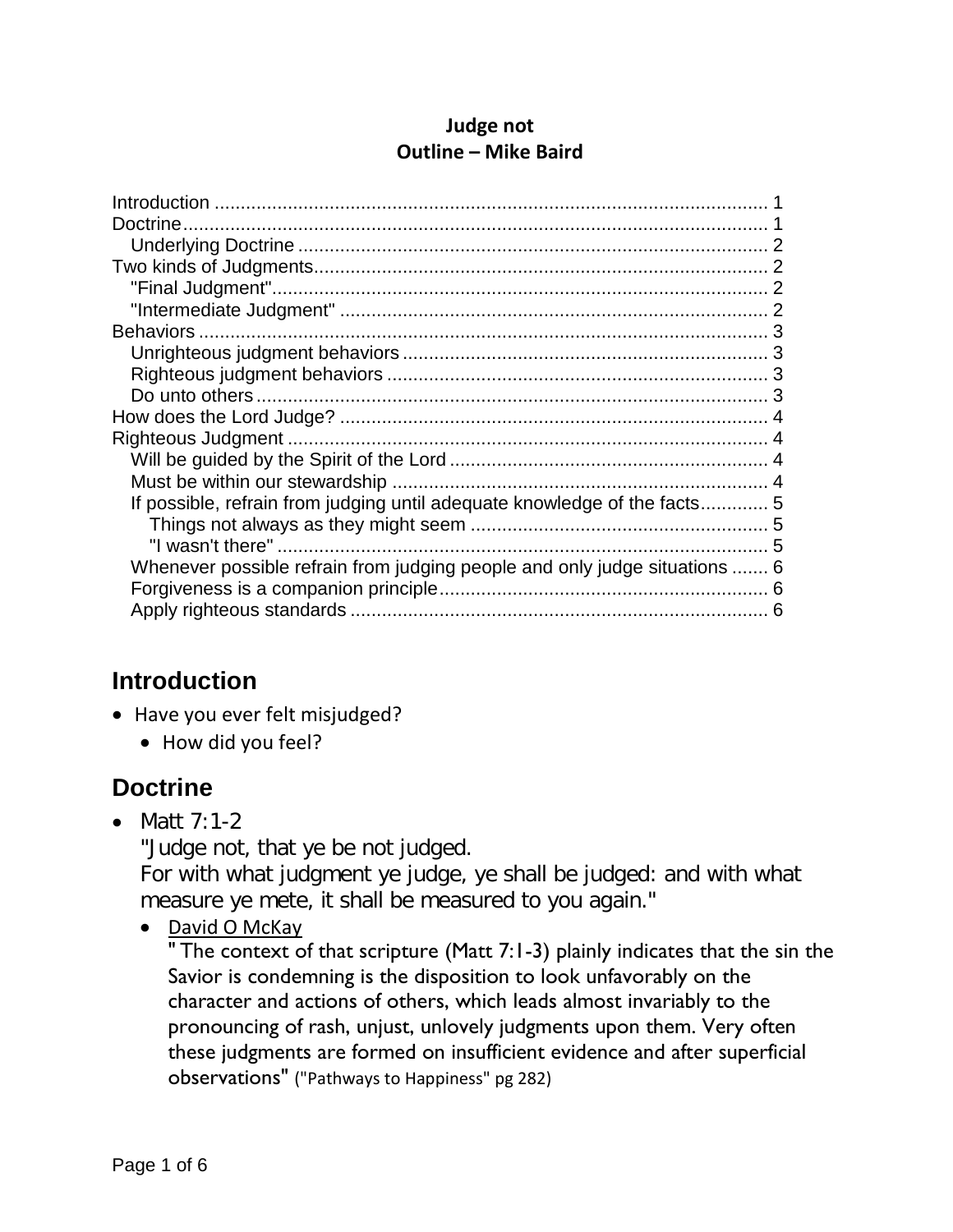• John 7:22-24 (Savior after healing on the Sabbath)

" Moses therefore gave unto you circumcision; (not because it is of Moses, but of the fathers;) and ye on the sabbath day circumcise a man.

If a man on the sabbath day receive circumcision, that the law of Moses should not be broken; are ye angry at me, because I have made a man every whit whole on the sabbath day?

Judge not according to the appearance, but judge righteous judgment."

• Not that we don't judge but that we judge righteously

### <span id="page-1-0"></span>*Underlying Doctrine*

• Matt 22:37-40

" Jesus said unto him, Thou shalt love the Lord thy God with all thy heart, and with all thy soul, and with all thy mind.

This is the first and great commandment.

And the second is like unto it, Thou shalt love thy neighbour as thyself. On these two commandments hang all the law and the prophets."

# <span id="page-1-1"></span>**Two kinds of Judgments**

• Dallin H Oaks

" There are two kinds of judging: final judgments, which we are forbidden to make, and intermediate judgments, which we are directed to make, but upon righteous principles." ("With Full Purpose of Heart", pg 191-204s)

### <span id="page-1-2"></span>*"Final Judgment"*

• Dallin HOaks

" This is that future occasion in which all of us will stand before the judgment seat of Christ to be judged according to our works" ("With Full Purpose of Heart", pg 191-204)

### <span id="page-1-3"></span>*"Intermediate Judgment"*

• Dallin H Oaks

" In contrast to forbidding mortals to make final judgments, the scriptures require mortals to make what I will call "intermediate judgments." These judgments are essential to the exercise of personal moral agency." ("With Full Purpose of Heart", pg 191-204.)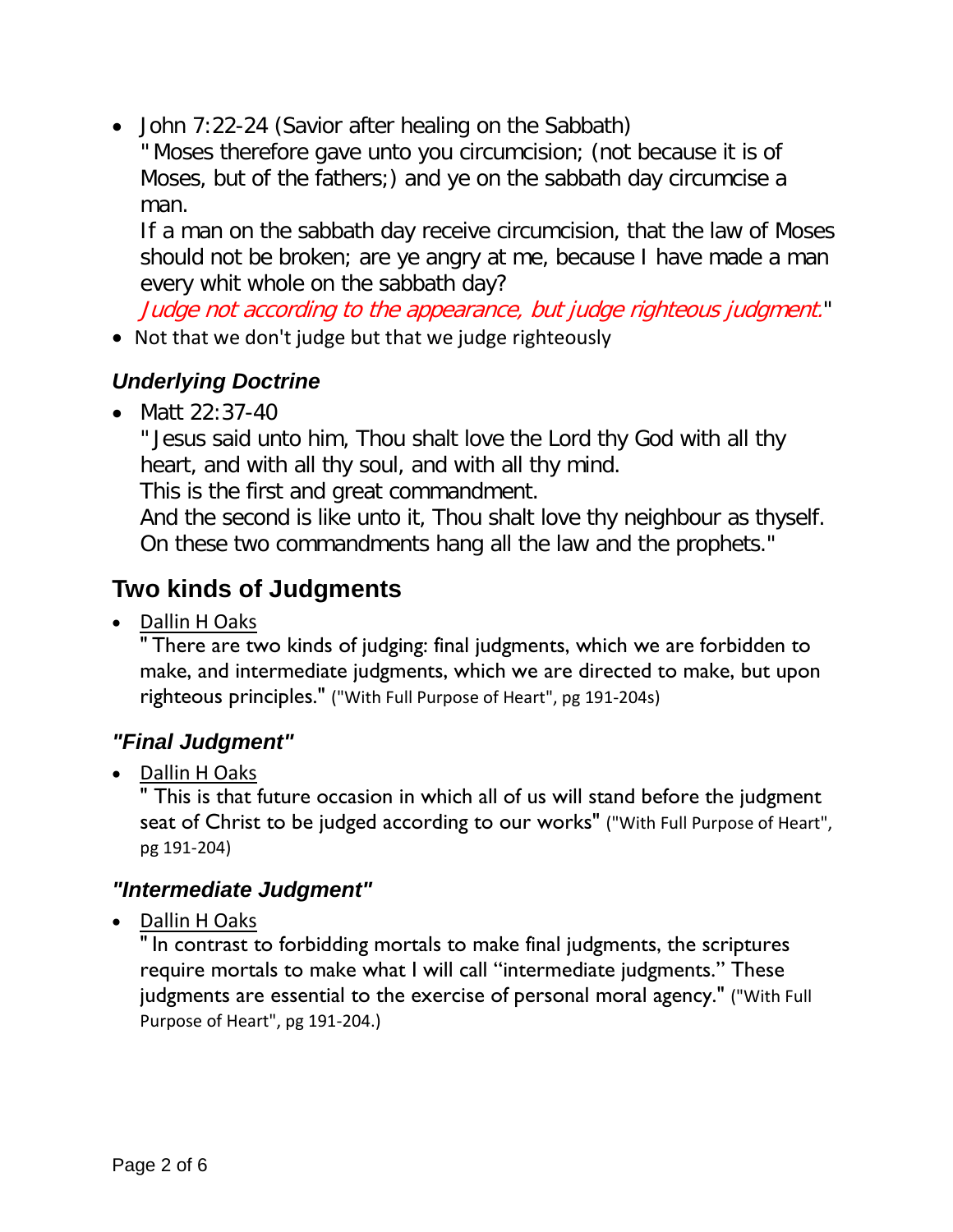## <span id="page-2-0"></span>**Behaviors**

### <span id="page-2-1"></span>*Unrighteous judgment behaviors*

- When we judge unrighteously what are the resulting behaviors?
	- Slander
	- Fault finding
	- Gossip
		- N Eldon Tanner

"Gossip is the worst form of judging. The tongue is the most dangerous, destructive, and deadly weapon available to man. A vicious tongue can ruin the reputation and even the future of the one attacked. Insidious attacks against one's reputation, loathsome innuendoes, half-lies about an individual are as deadly as those insect parasites that kill the heart and life of a mighty oak. They are so stealthy and cowardly that one cannot guard against them. As someone has said, "It is easier to dodge an elephant than a microbe."" ("Judge Not, That Ye Be Not Judged," Ensign, July 1972, pg 34)

### <span id="page-2-2"></span>*Righteous judgment behaviors*

- When we judge righteously what are the resulting behaviors?
	- Looking for the good in others
	- Show love & compassion
	- Show understanding
	- Do unto others

### <span id="page-2-3"></span>*Do unto others*

• Matt  $7:12$ 

"Therefore all things whatsoever ye would that men should do to you, do ye even so to them: for this is the law and the prophets"

• John 8:7,10

" So when they continued asking him, he lifted up himself, and said unto them, He that is without sin among you, let him first cast a stone at her....

When Jesus had lifted up himself, and saw none but the woman, he said unto her, Woman, where are those thine accusers? hath no man condemned thee?"

• N Eldon Tanner

"If Jesus were to stand by and be asked to judge those whom we accuse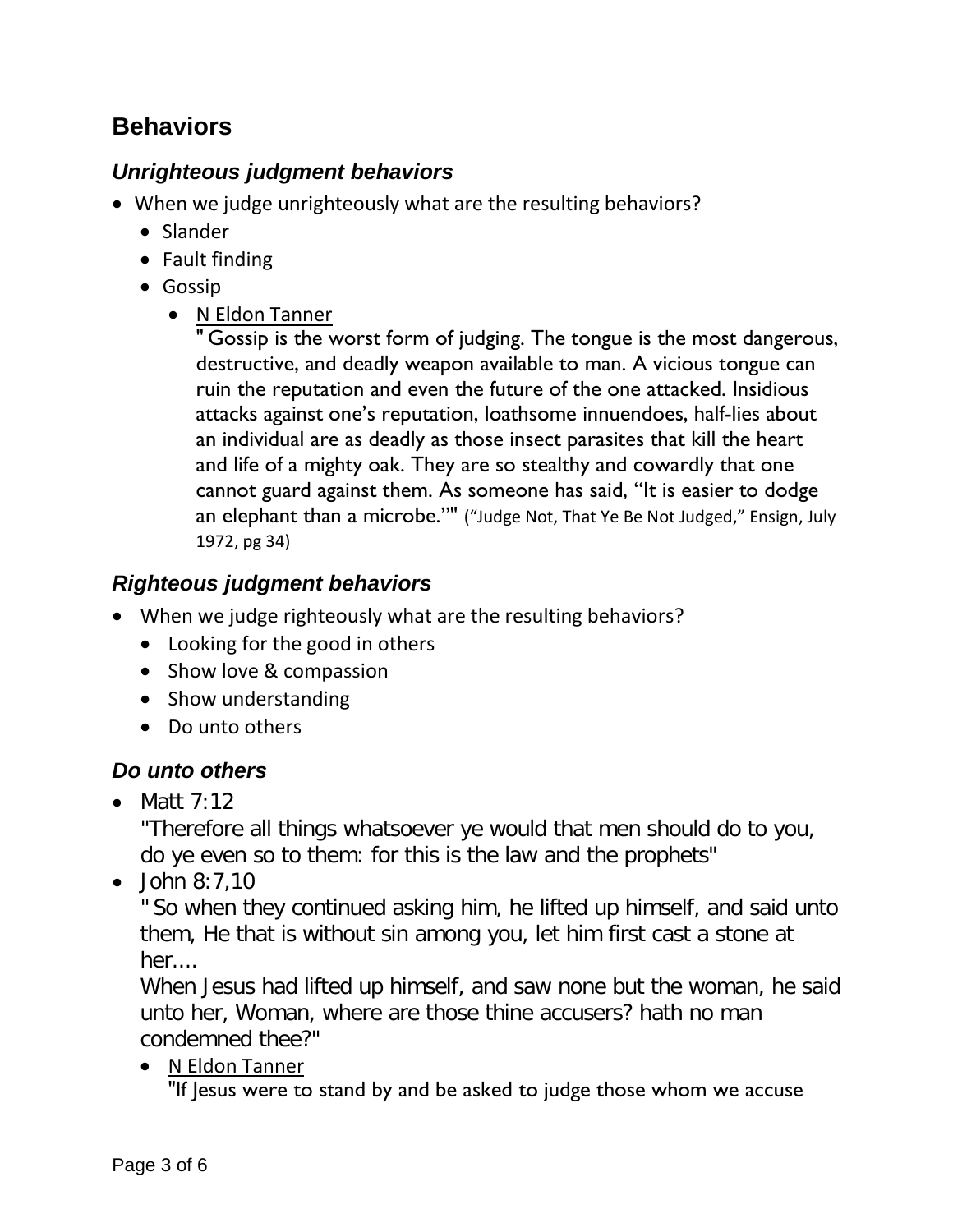and should say to us, "He that is without sin among you, let him first cast a stone at her," and then should stoop and write in the sand, how many of us would feel to steal away ashamed, convicted in our own conscience? How sound is his counsel!" ("Judge Not, That Ye Be Not Judged," Ensign, July 1972, pg 34)

- Why so important?
	- Because " For with what judgment ye judge, ye shall be judged: and with what measure ye mete, it shall be measured to you again."
	- Only way to be happy in life

# <span id="page-3-0"></span>**How does the Lord Judge?**

 $\bullet$  1 Samuel 16:7

"But the LORD said unto Samuel, Look not on his countenance, or on the height of his stature; because I have refused him: for the LORD seeth not as man seeth; for man looketh on the outward appearance, but the LORD looketh on the heart."

## <span id="page-3-1"></span>**Righteous Judgment**

• Dallin H Oaks

" In the intermediate judgments we must make, we should take care to judge righteously. We should seek the guidance of the Spirit in our decisions. We should limit our judgments to our own stewardships. Whenever possible we should refrain from judging people until we have an adequate knowledge of the facts. So far as possible, we should judge circumstances rather than people. In all our judgments we should apply righteous standards. And, in all of this we must remember the command to forgive." ("With Full Purpose of Heart", pg 191-204)

### <span id="page-3-2"></span>*Will be guided by the Spirit of the Lord*

- Not by anger
	- Satan stirs us up to anger not God
- Not by jealousy
- Not by self interest

### <span id="page-3-3"></span>*Must be within our stewardship*

• Dallin H Oaks

" Some time ago I attended an adult Sunday School class in a small town in Utah. The subject was the sacrament, and the class was being taught by the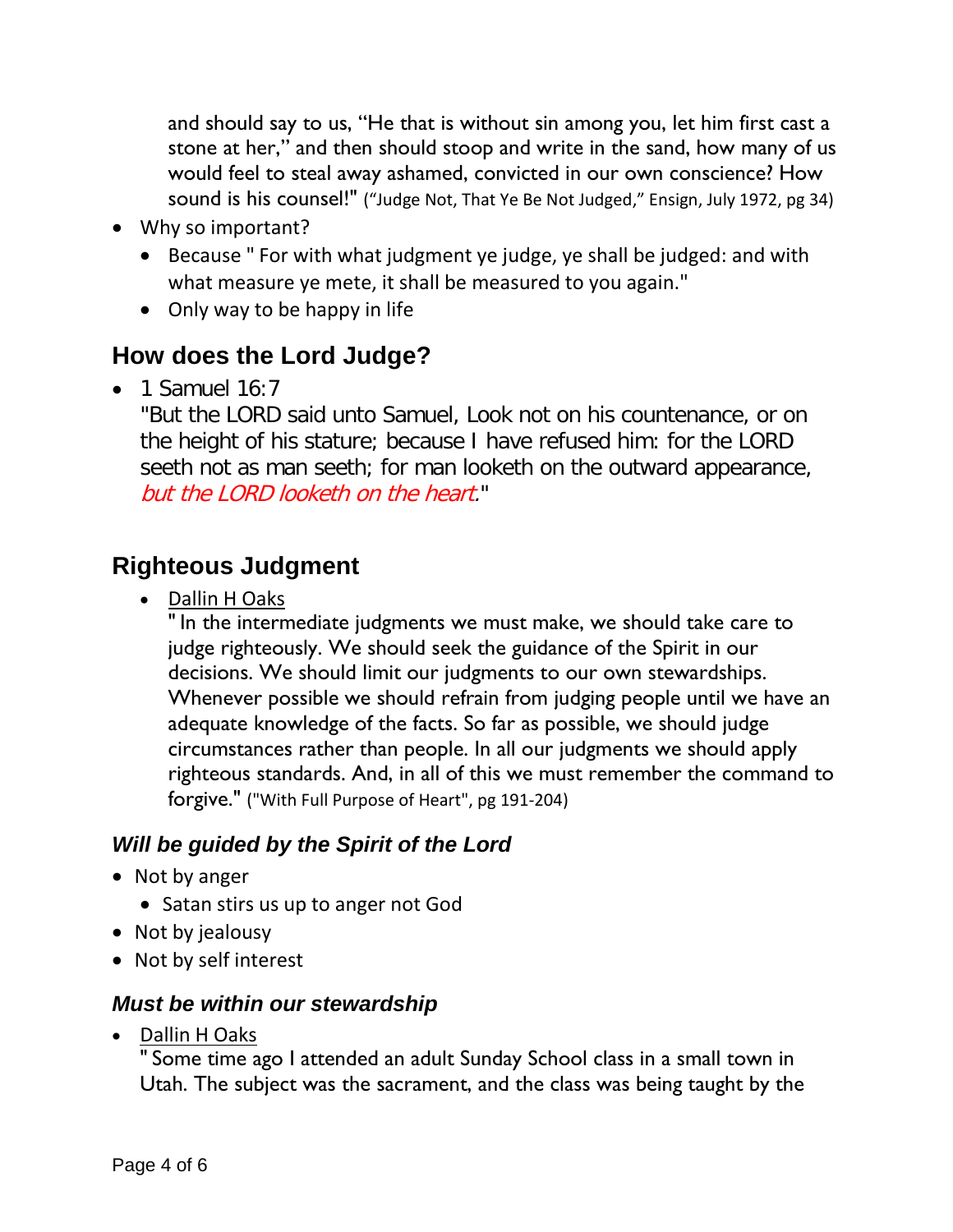bishop. During class discussion a member asked, "What if you see an unworthy person partaking of the sacrament? What do you do?" The bishop answered, "You do nothing. I may need to do something." That wise answer illustrates my point about stewardship in judging." ("With Full Purpose of Heart", pg 191-204)

### <span id="page-4-1"></span><span id="page-4-0"></span>*If possible, refrain from judging until adequate knowledge of the facts*

#### **Things not always as they might seem**

- Riddle of big Indian and little Indian
	- Brother Wennerlund of Sweden

"There are two Indians, sitting on a fence, a big one and a little one. The big Indian says to the little Indian: 'You are my son'. The little Indian says to the big Indian: 'Yes, that is true, but *you* are not my father' (answer: the big Indian is the mother) (First heard at a youth conference "Bolliaden" in Sweden, 1977 )

#### <span id="page-4-2"></span>**"I wasn't there"**

• Mike Baird

"When I was first called as a bishop, Bishop Piper took some time to share wisdom from his personal experiences as a bishop. One thing he taught that has stuck with me and I've had reinforced through my own experiences is to never judge what another bishop might have said or done when sitting in judgment or in counseling someone. The reason is 'I wasn't there and don't know what direction was given by the Spirit'. " (Personal Experience, November 2002)

• Arthur R. Bassett (BYU Professor)

" I was troubled when one person whispered to another all through the opening prayer. The guilty parties were not hard to spot because they continued whispering all through the class. I kept glaring at them, hoping that they would take the hint, but they didn't seem to notice. Several times during the hour, I was tempted to ask them to take their conversation outside if they felt it was so urgent—but fortunately something kept me from giving vent to my feelings.

"After the class, one of them came to me and apologized that she hadn't explained to me before class that her friend was deaf. The friend could read lips, but since I was discussing—as I often do—with my back to the class, writing at the chalkboard and talking over my shoulder, my student had been 'translating' for her friend, telling her what I was saying. To this day I am thankful that both of us were spared the embarrassment that might have